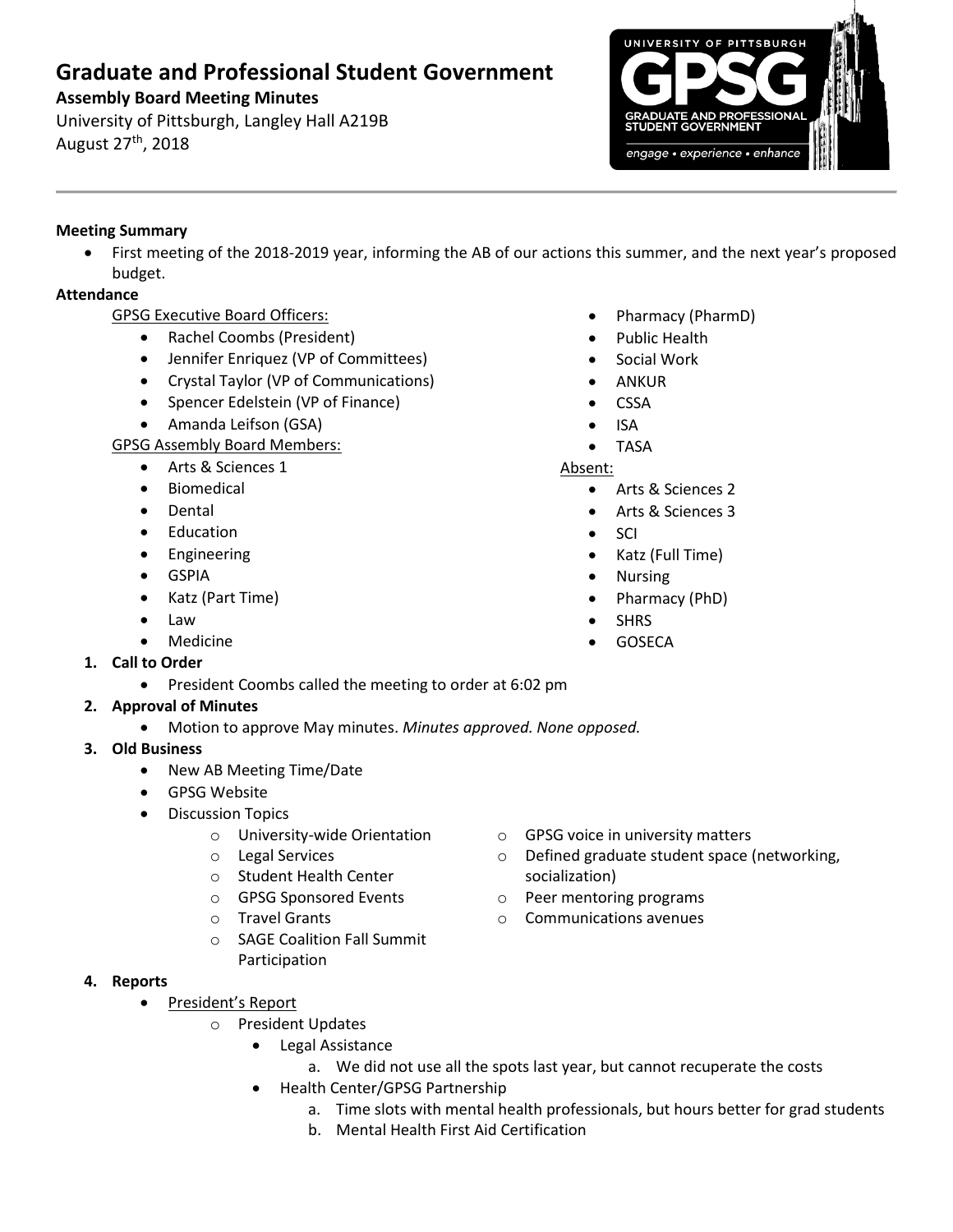- i. Class for recognizing signs of anxiety, mental issues; recognizing symptoms of mental stress/illness, and what to do
- ii. 8 hours, 20 people (2 4-hour blocks), no costs to students
- iii. School of Ed might be extremely interested in that for those who want to go into academia
- c. Expanding group therapy for students
	- i. Hired some new therapists, trying to expand, but same resources as undergrads
- SAGE Coalition
	- a. Fall Summit 2 people
		- i. Austin, TX
		- ii. October  $5<sup>th</sup>$  &  $6<sup>th</sup>$
		- iii. SAGE advocate -- At the fall summit, they vote on a platform
		- iv. Email Rachel by September 10<sup>th</sup>
			- 1. Rachel will send out reminders, email with links
	- b. Spring Day on the Hill 3 people
		- i. Washington D.C.
		- ii. End of April
		- iii. The platform that you determine in the fall is what is taken to the day on the hill
	- c. GPSG will help pay, Provost is interested in making sure someone from our school is there
- Board of Trustee
	- a. Several committees that graduate students are not on
		- i. There are undergrads, but no grad students
			- 1. Audit, Budget, Research committees
		- ii. Communicating with administration to see about getting graduate student representation
- Student Issue Committee (discussed by VP of Committees)
- Attendance Record
	- a. Last Year Attendance record given to students
	- b. Change of the Bylaws for more stringent attendance requirements
	- c. Now the delinquency rule is you miss one, you get a reminder from President, more than that your funds are frozen (supplemental funds/travel grants)
	- d. You need to tell us who is coming to the meeting if it isn't the permanent representative, you should have an alternative, you need to let EA know
- Communication Plans
	- a. Need a plan how you communicate with your students
	- b. Who is the president
	- c. Forms will be sent out in the next week or so, to collect the information before the next AB meeting
- o Budget Discussion
	- No paying for Orientation, Provost office taking more control moving forward
	- Continued discussion by VP of Finance
- Committees' Report
	- o Student Issue Committee
		- Big issues, like Union (disability accommodations for grad students, sexual harassment, campus culture, mental health issues)
			- a. *EB would like to have the committee identify what the issues are*
			- b. Not taking a position, but an information collecting body
			- c. Chair the committee, open to the AB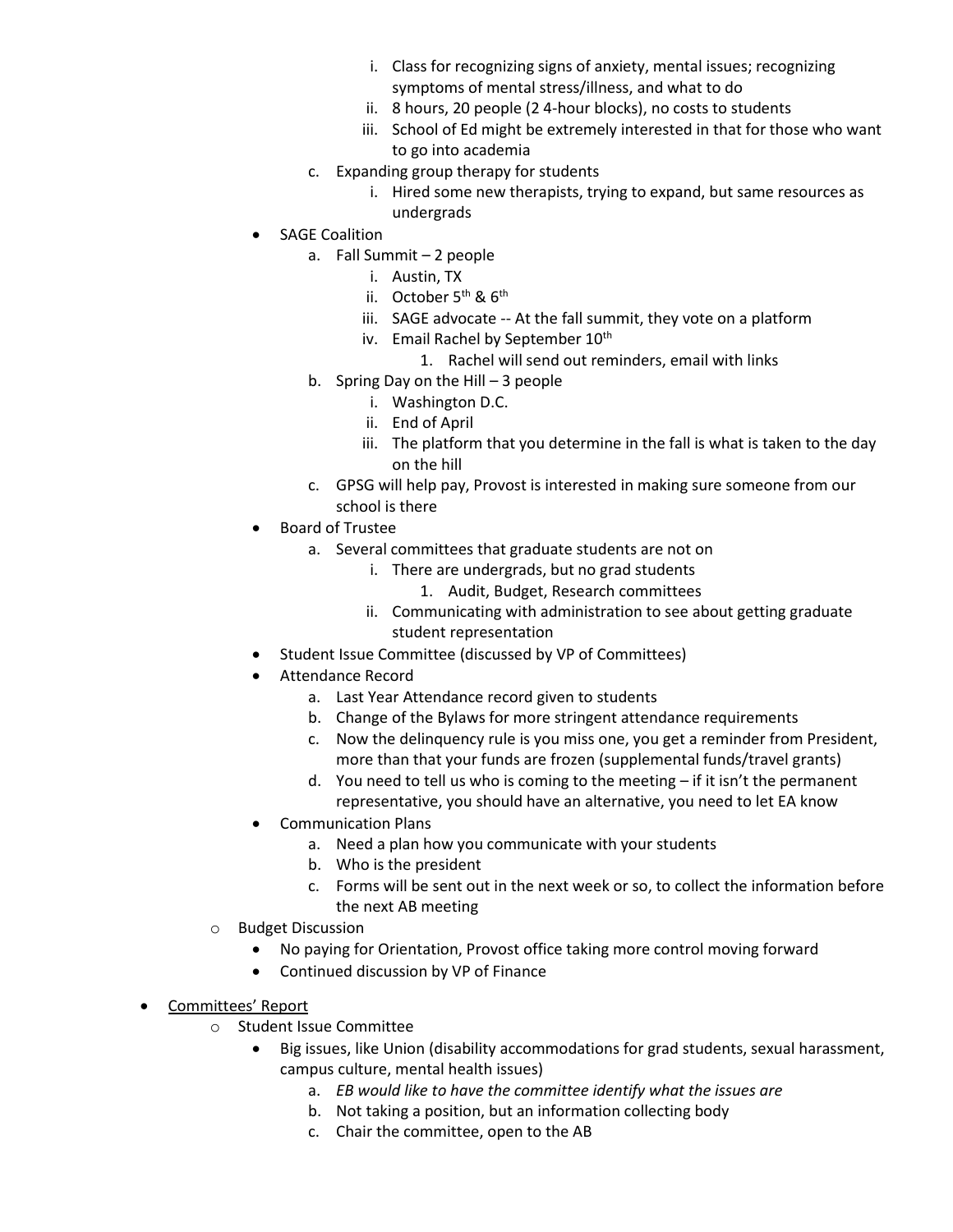- d. We want a voice at the table, the union is making the university listen to us and we should take advantage of the opportunity
- e. Email VP of Committees if interested
- o University Committees
	- *10 positions open*
	- Website is updated, asking AB to distribute link to the student body
- Communications' Report
	- o GPSG Calendar Event Requests
		- Form for submitting to GPSG Calendar
			- a. Under "Upcoming Events", link on GPSG Facebook Page (forthcoming)
			- b. Link for request form:
				- [https://docs.google.com/forms/d/e/1FAIpQLSfJQPbyDSNDG0kcX8Wj1PbNlPoku](https://docs.google.com/forms/d/e/1FAIpQLSfJQPbyDSNDG0kcX8Wj1PbNlPokuGdtKL_NpyItOW8uQpHGyg/viewform) [GdtKL\\_NpyItOW8uQpHGyg/viewform](https://docs.google.com/forms/d/e/1FAIpQLSfJQPbyDSNDG0kcX8Wj1PbNlPokuGdtKL_NpyItOW8uQpHGyg/viewform)
			- c. Not checking every day, but checked the last week of the month (fill out a month beforehand)
			- d. Open to a variety of events (only caveat is no political events)
	- o GPSG Emails how often?
		- Once a month
			- a. Biomedical, too many listservs combined it into one monthly email
		- Nathan Urban's email
			- a. Provost v. GPSG is reaching a different audience
- Finance's Report
	- o Budget Outline
		- *Voting on the budget next month*
		- Good roll over from last year, but we are down \$40,000 (fewer students)
		- *Required Costs*
			- a. GPSG Office Space
				- *i. Pitt Union* maintenance
			- b. Legal Services
				- *i.* Tax services (workshops?)
		- Allocate money for SAGE, Professional Development/Advocacy grants
		- No money to Pitt Arts, Pitt Council
			- a. *SURVEY –* who is using it, who wants to keep it going
				- *i. Presentations by the SGB*
			- b. Both are asking for substantial increase
			- c. Not particularly exclude grad students can they really do so?
				- *i. Pitt Arts – can't keep us out*
				- *ii. Pitt Council – could keep us out*
			- d. It's more of a discussion of where funding is coming from, not that it will get funded
				- *i. Pitt Arts website* says undergrads only
				- *ii.* Possible solution -- reserve spots for graduate students?
	- o Travel Grant Process Changes
		- Reduced the amount to \$400 (down from \$500)
		- Cap to 10 grants per month
		- More difficult getting Travel Grants moving forward (more competitive)
	- o Grad Student Lounge
		- Swipe card access to a graduate student space
		- $\bullet$  Cost \$5-10K
		- $\bullet$  Library is giving us space on 4<sup>th</sup> floor where dissertation space was
			- a. Grad students
			- b. Quite Space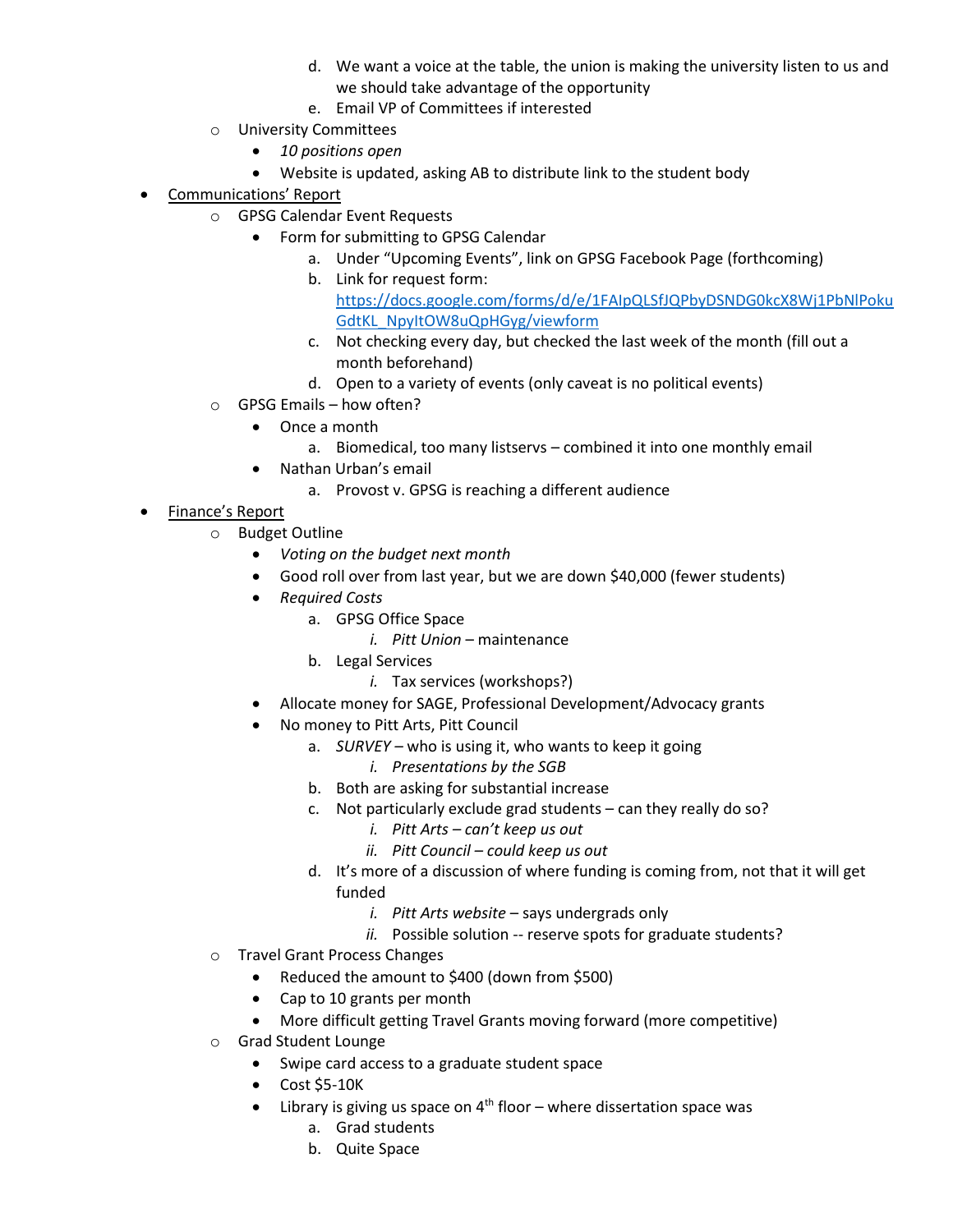- c. Minus Law & Medical students?
- Programming's Report
	- o VP of Programming Special Election
		- Call for candidates will go out
		- Not campus vote, AB vote at next meeting
- Executive Administrator's Report
	- o Rave Guardian
		- o Dietary Concerns for AB members
			- Will try to accommodate as best as I can
			- The Venn Diagram that covers deliverable options, that take Panther Funds, and are under \$200 is very small
	- Assembly Board Member Reports
		- o *Arts & Sciences*
			- No report
		- o *Biomedical*
			- No report
		- o *Dental Medicine*
			- Welcome week for D1 students
			- Steel City Conference
				- a. Wyndham Hotel
				- b. School wide (400 people)
		- o *Education*
			- Pitt Seed Grant awarded
		- o *Engineering*
			- Welcome events in departments
		- o *GSPIA*
			- Orientation was successful
		- o *School of Computing & Information*
			- No report
		- o *Katz (Full Time)*
			- No report
		- o *Katz (Part Time)*
			- Partnering with Full time students, reception before Pitt/Penn Game
		- o *Law*
			- Welcomed New Dean, looks to be a good relationship
		- o *Medicine*
			- Welcome new class
			- Question
				- a. Student Executive Council wants to be recognized as a government by university
				- b. Want to get around SORC but it may not be possible to get around them
					- i. Clarification on the rules that regard graduate student organizations
				- c. Treasurer and Finance committee
		- o *Nursing*
			- No report
		- o *Pharmacy (PharmD)*
			- Primary Care Progress
				- a. For Health Sciences
					- b. More involvement from more schools
					- c. Integrate professionalism into the curriculum
						- i. Trying to normalize schedule fill out form
		- o *Pharmacy (PhD)*
			- No report